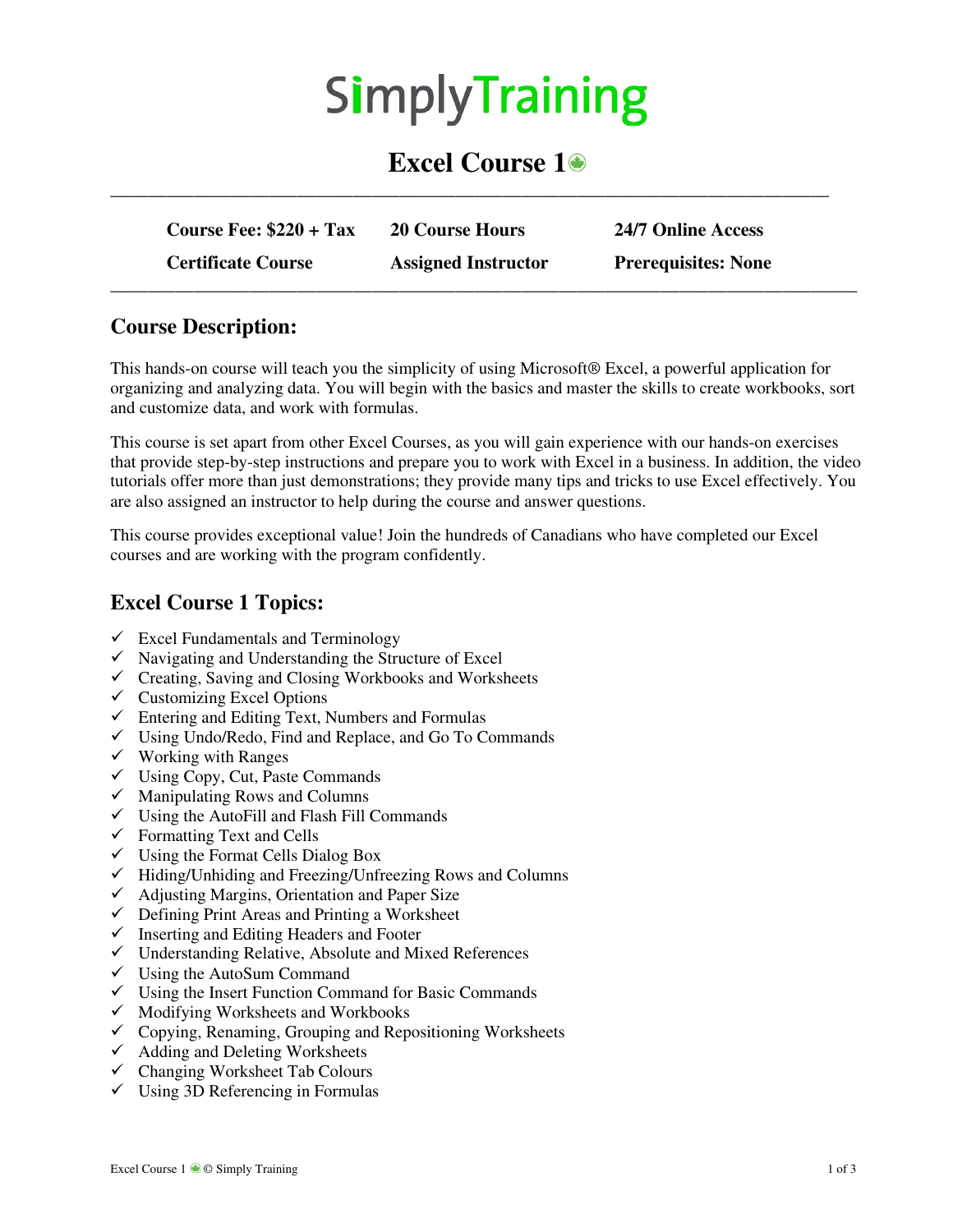### **The Course Includes:**

- Getting Started Guide, Course Outline and Syllabus
- Assigned instructor for support and questions
- Excel Course 1 Manual (online to print)
- Excel Course 1 video tutorials
- Excel Course1 exercises
- Excel Course 1 quizzes
- Access for three (3) consecutive months to course materials, 24/7, anytime from anywhere
- Final Exercise
- Certificate upon completion

**Note:** Students must have the Excel Program installed on their computer. Simply Training does not provide the Excel Program; system and equipment requirements are listed below.

#### **Course Requirements and FAQ:**

**What are the prerequisites?** This Excel course is a beginner's course; no prerequisites are required. However, students must have a basic working knowledge of working with the Windows Operating System.

**Who should take this course?** The Excel Course 1 is open to anyone who wants to learn and use the Excel Program proficiently.

**When can I get started?** Our courses are on-demand, and you can start anytime, today or when your schedule permits.

**How do courses work?** Once registered, you receive a welcome email with your account login to access the course student's page to get started. The course lessons are laid out in an easy step-by-step format, with a Getting Started Guide, a Course Outline and Syllabus. Lessons have materials of a manual, videos, exercises and a short check your knowledge quiz.

**Where can I access the course from?** This course is online and can be accessed 24/7 from anywhere using a computer with an internet connection.

**How long does the course take?** The Excel Course 1 is estimated at 20-course hours; the estimated time includes reading course materials, viewing videos, completing exercises and quizzes and completing the final exercise.

The course access is for three (3) months, and your login automatically expires on the assigned expiry date. You will complete the 20-course hours within three (3) months. Course completion is at the discretion of the registered student.

**How Do the Video Tutorials Work?** The video tutorials are streamed and are accessed only from the course student's page. Videos are easy to view; you can watch them multiple times to assist in learning at your pace.

**Which Excel Programs does this course use and apply to?** You must have the Full Licensed Excel Program; Excel 2013, 2016, 2019 and Office 365.

**Note:** You cannot use any Excel "Free" or "Starter" Program Versions or "Web App" Excel programs for this course.